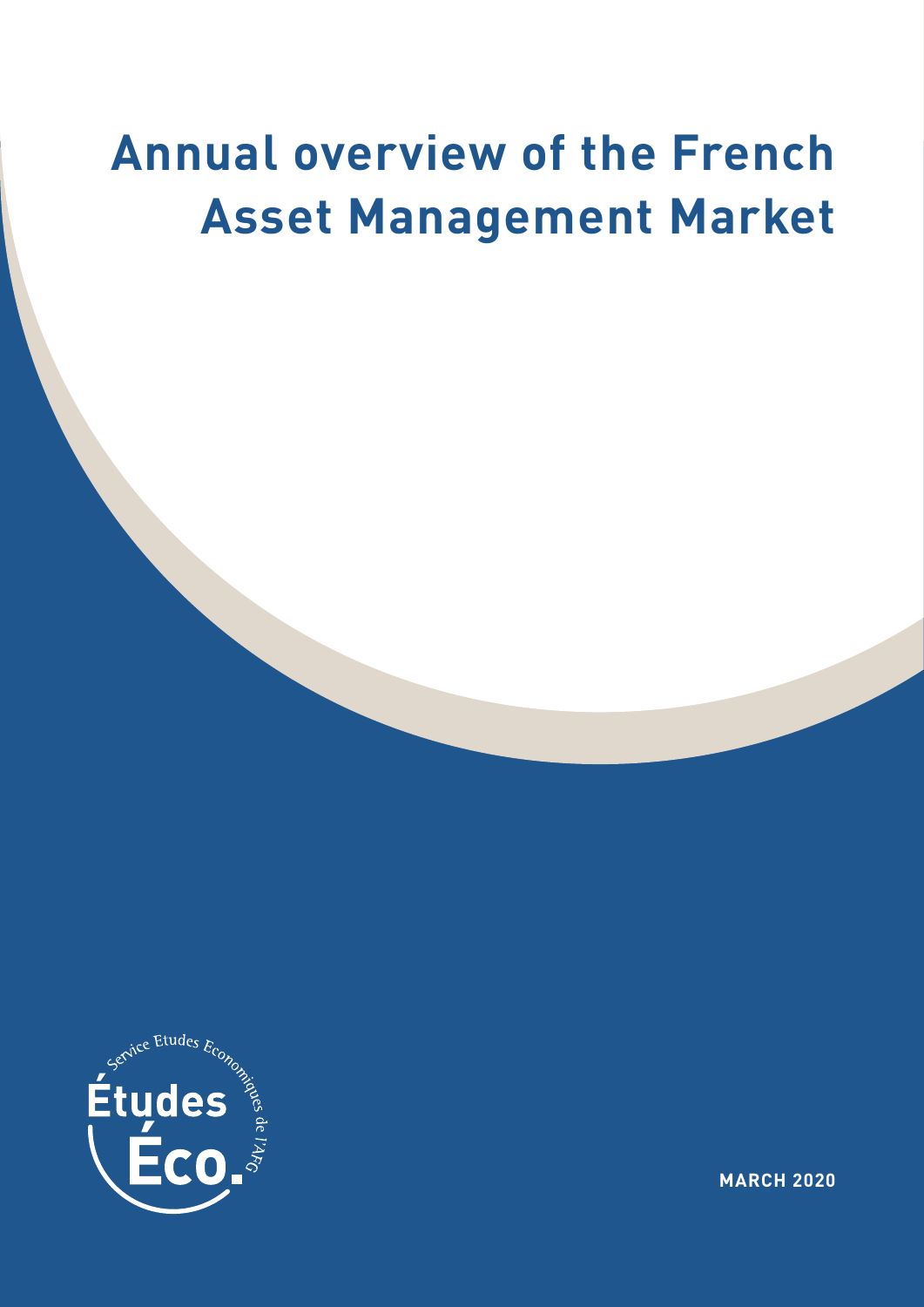# Strong growth in assets under management in 2019

- Total assets under management in France (discretionary mandates and investment funds) rose by 7.2% to €4,185 billion in 2019, coinciding with a widespread increase in gains on equity and fixed income markets. Over a longer period - since the crisis of 2008 - annualized growth in assets under management is high at 4.8%.
- Assets managed through French-registered funds climbed by 7.6% in 2019 to €1,960 billion (after falling by 5.8% in 2018). More specifically, assets invested in UCITS increased to €823 billion (up 5.0% in 2019 compared with a 10.4% decline in 2018) and assets invested in AIFs (Alternative Investment Funds within the meaning of the AIFM Directive) rose to €1,137 billion (up 9.5% in 2019 after falling by 2.0% in 2018).
- Total net sales for the main fund categories were negative by -€36 billion in 2019, compared with positive annual average sales of +€26 billion for 2015- 2018. The sell-off on the equity markets in the last quarter of 2018 resulted in large net outflows in 2019 from funds in the equities (-€21.8 billion) and multi-asset (-€7.4 billion) categories. Bond funds were the only category to register positive net sales, with most of this +€8.4 billion being recorded in the first half of 2019.
- The number of asset management companies jumped to 657 at the end of 2019, as a significant number of companies secured licences during the year (45 compared with 24 in 2018). This was partly due to the large number of asset management companies created in France in preparation for Brexit. Alongside this, as competition intensifies and margins come under pressure, there has been a tendency in the past few years for stand-alone asset management companies or subsidiaries of financial groups to merge or combine their operations.
- French asset management companies are ranked first in continental Europe in the management of investments (investment funds and discretionary mandates). French asset managers are estimated to hold a 27% share of the European market (excluding the UK). When it comes to fund domiciliation, France is ranked second in Europe (including the UK) for AIFs (16.8% market share) and fourth for UCITS (7.5%).
- Total assets under management in Europe exceeded €17,700 billion at the end of 2019, equating to a 16.8% increase year on year (compared with a 2.7% decline in 2018). Net inflows amounted to +€545 billion in 2019, compared with an annual average of +€598 billion for 2015-2018. Assets invested through foreign funds managed in France by nearly 140 asset management companies continued to grow in 2019 and now stand at close to €580 billion. This marks a fourfold increase since the 2008 crisis.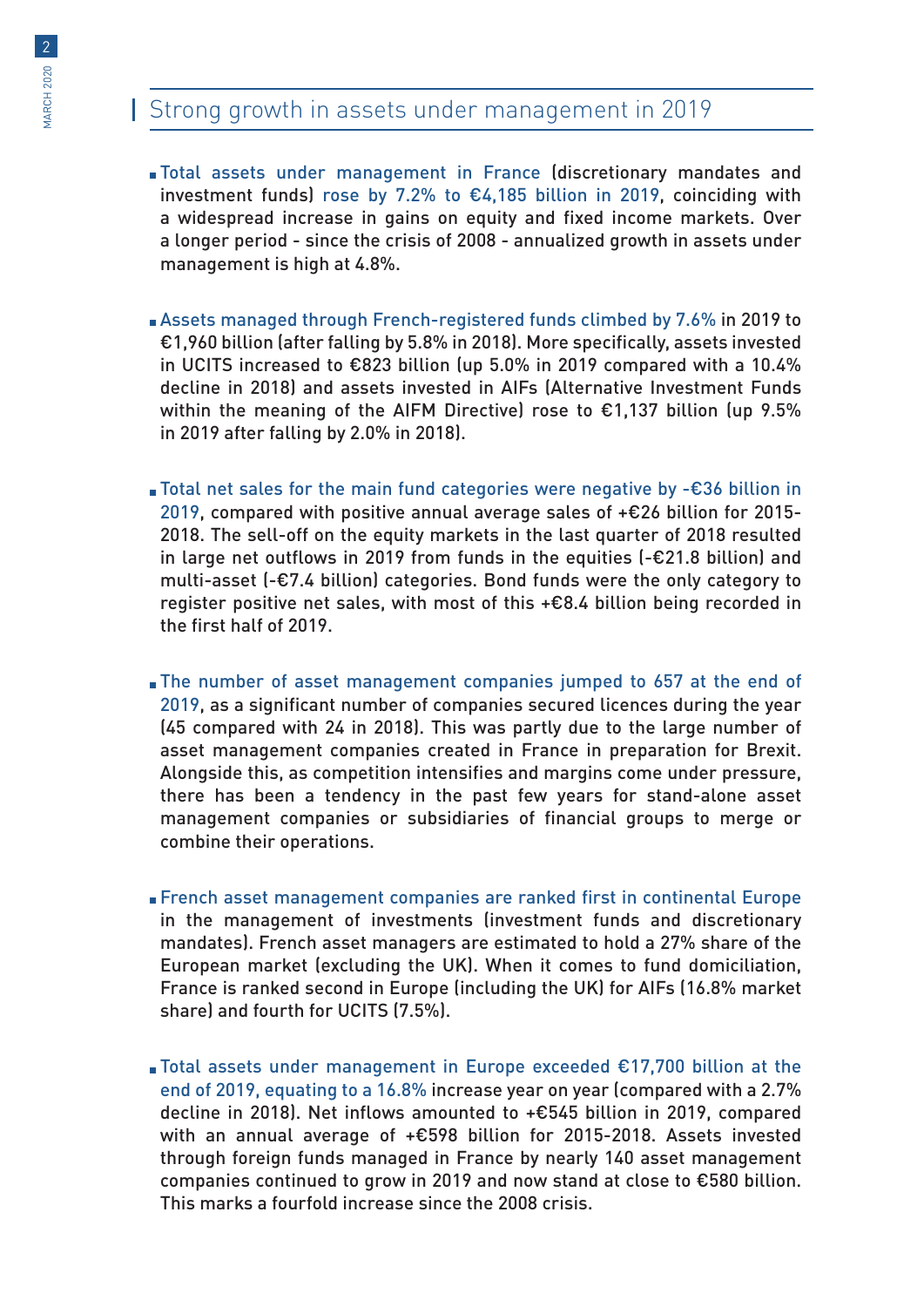# A central role in the flow of money between investors and issuers

The French asset management industry now represents a quarter of the market in continental Europe. Total assets under management in France (discretionary mandates and investment funds) increased by 7.2% in 2019 to €4,185 billion. The market sell-off in the last quarter of 2018 was followed by a sharp and widespread increase in gains on equity and fixed income markets in 2019. Despite the market upturn, the net outflows from equity funds observed in France and Europe in the fourth quarter of 2018 continued throughout the first three quarters of 2019. After recording net negative flows in 2018, bond funds registered positive net sales in France and Europe of +€277 billion in 2019. Unlisted real assets (real estate, private equity, infrastructure, private debt, etc.) also attracted investors on the look-out for return and diversification opportunities.

#### **Assets managed on behalf of third parties on the French market** (billions of euros) French-registered funds **Mandates includes foreign funds** 4,185 +7.2%  $3,943$ <br>+4.6% +4.6% 3,904 -1.0% 1,960 3,770 +4.9% 3,593 1,934 +5.0% 1,822 3,421 +9.6% 1,799 1,689 1,904 1,689 3,025 3,120 +3.2% 599 1,822 1,599  $2,917$ <br>+4.2% +9.3% +4.2% 2,768 2,800 +11.6% 2,779 +4.6% 2,658 543 1,577 1,543  $-5.1%$ 1,509 1,514 1,516 1,509  $+12.9$ 2 509 1,403 1,514 1,523 1,594 -9.7% 1,277 1,523 1,185 1,594 387 2,354 +12.8% 1,381 1,387 1,544 1,114 1,544 2,087 1,384 1,125 1,384  $+16.1%$  $\begin{array}{r} \n 1,686 \n +6.6\% \n +6.6\% \n +8.7\% \n +3.7\% \n \end{array}$ <br>  $\begin{array}{r} \n 1,473 \n +6.5\% \n \end{array}$ <br>  $\begin{array}{r} \n 3,2\% \n \end{array}$ <br>  $\begin{array}{r} \n 3,2\% \n \end{array}$ <br>  $\begin{array}{r} \n 3,2\% \n \end{array}$ <br>  $\begin{array}{r} \n 3,2\% \n \end{array}$ <br>  $\begin{array}{r} \n 3,2\% \n \end{array}$ <br> 2,225 1,798 +6.6% 2,082 1,686 +14.5% 2,009 1,971 ,904 1,473 +3.7%  $|822|$ 1.577 1,516 1,403 1.381 1,277 1,185 1,114 1,125 2001 2002 2003 2004 2005 2006 2007 2008 2009 2010 2011 2012 2013 2014 2015 2016 2017 2018 2019

More specifically, **net assets managed through discretionary mandates** reportedly **rose to €1,650 billion**. Discretionary mandates cater for retail investors who are looking for a tailored service, often to develop their personal wealth, as well as institutional investors seeking to partly delegate the management of their financial investments. **Assets managed in France through foreign funds** amounted to **€580 billion**, representing a fourfold increase

since the 2008 crisis. This growth has been driven by the ever-greater number of standalone asset management companies and subsidiaries of financial groups distributing funds to investors not residing in France. In total, **more than €550 billion** in assets is reportedly **managed in France through funds (registered in France or foreign countries) or discretionary mandates on behalf of clients not residing in France.**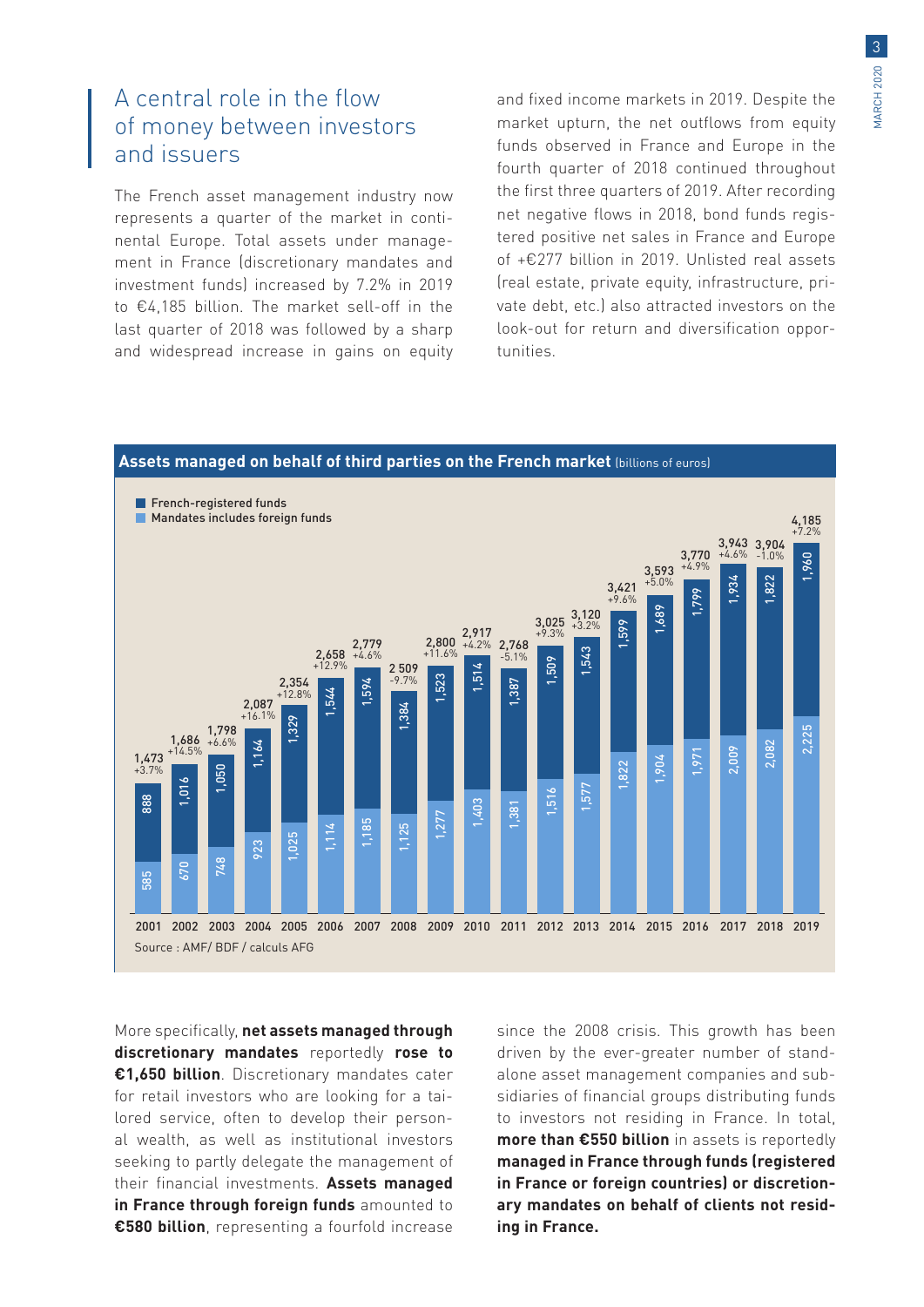4

**Assets managed through French funds resumed growth in 2019 with an increase of 7.6% (after falling by 5.8% in 2018) and now stand at €1,960 billion.** 

Of these funds, **UCITS** accounted for **€823 billion** (up 5.0% year on year) and **AIFs €1,138 billion** (up 9.5% year on year). Assets managed through French funds have delivered annualized growth of 4.4% since 2011.

|                     | Net assets at end-2019 (€bn) |             |              |  | Change in 2019   |         |  | <b>Change 2011-2019</b> |          |  |
|---------------------|------------------------------|-------------|--------------|--|------------------|---------|--|-------------------------|----------|--|
| <b>Type of fund</b> | <b>UCITS</b>                 | <b>AIFs</b> | <b>Total</b> |  | in $\epsilon$ bn | in $%$  |  | in $\epsilon$ bn        | CAGR*    |  |
| Equities            | 223.1                        | 106.7       | 329.8        |  | 38.5             | 13.2%   |  | 104.2                   | 4.9%     |  |
| Multi-asset         | 157.7                        | 188.2       | 345.9        |  | 29.3             | 9.3%    |  | 109.5                   | 4.9%     |  |
| Formula-based       | 1.9                          | 17.4        | 19.3         |  | $-1.6$           | $-7.7%$ |  | $-34.4$                 | $-12.0%$ |  |
| <b>Bonds</b>        | 143.4                        | 141.5       | 284.9        |  | 15.1             | 5.6%    |  | 96.4                    | 5.3%     |  |
| Money market        | 296.7                        | 16.9        | 313.6        |  | $-12.8$          | $-3.9%$ |  | $-34.0$                 | $-1.3%$  |  |
| Sub-total           | 822.8                        | 470.7       | 1293.5       |  | 68.5             | 5.6%    |  | 241.7                   | 2.6%     |  |
| Other*              | 0.0                          | 666.9       | 666.9        |  | 70.0             | 11.7%   |  | 331.2                   | 9.0%     |  |
| <b>Total</b>        | 822.8                        | 1,137.6     | 1,960.4      |  | 138.5            | 7.6%    |  | 572.9                   | 4.4%     |  |
| Total excl. MMI     | 526.1                        | 1,120.7     | 1,646.8      |  | 151.3            | 10.1%   |  | 606.9                   | 5.9%     |  |

### **AuM of Undertakings for Collective Investment (UCIs) domiciled in France**

\* Compound annual growth rate

\*\* AFG estimates at end-2019 for the "Other" category: Gvt bonds, alternative funds of funds, FCPEs, FCPRs/FPCIs, OPCIs and SCPIs. Source : AMF, BDF, IEIF

**Equity fund** assets rose significantly in 2019 (up 13.2% compared with an 18.0% fall in 2018), buoyed by very favourable market conditions throughout most of the year. This also helped **multi-asset funds** (up 9.3% after a 9.2% decline in 2018). However, growth in assets in these two fund categories was limited by very high negative fund flows in 2019. **Bond fund** assets rose by 5.6% (after falling by 4.1% in 2018), supported by positive flows concentrated in the first half of 2019. **Money market funds** now account for a quarter of the assets managed through retail funds, compared with almost 44% after the crisis of 2008. This fund category was weighed on by the level of shortterm rates and ended the year with assets under management decreasing by almost €13 billion.

In the "Other" fund category, **private equity and real estate funds** are very attractive investment options in a low interest rate environment for retail and institutional investors alike. Assets under management in real estate funds open to retail investors (real estate investment companies (SCPI) and real estate collective investment schemes (OPCI) climbed by 18.7% in 2019 to €84 billion<sup>1</sup>. Assets managed through **employee savings plans** amounted to €144 billion (up 14.9% in 2019). Of this, more than €20 billion was invested in group retirement savings plans (PERCO, up 21% in 2019), benefiting an increasing number of employees eligible for such schemes (PEE (company savings plans) and PERCO).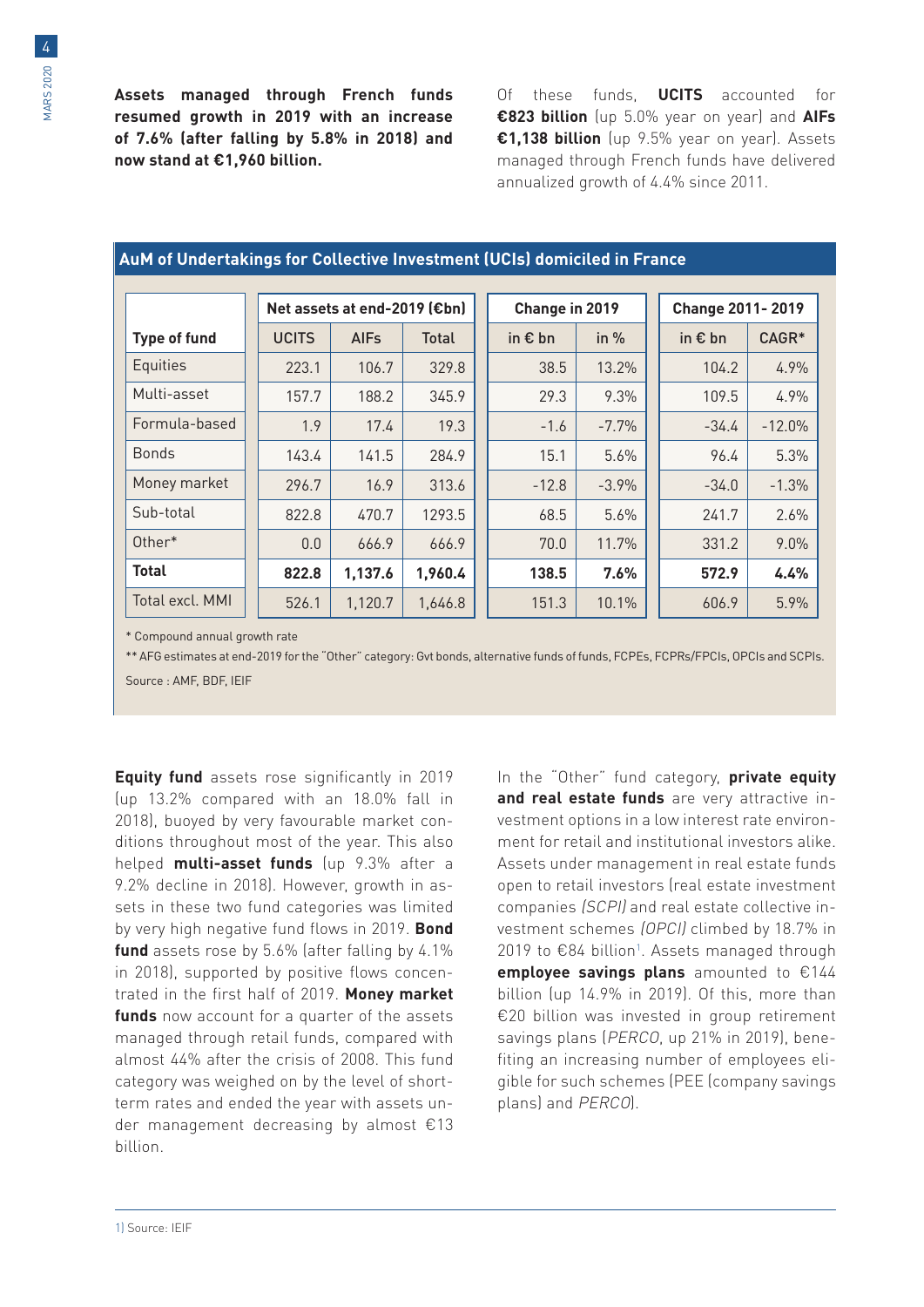**Total net sales** for the main French-registered fund categories **were negative in 2019.**



The number of funds domiciled in France decreased slightly in 2019. The number of UCITS decreased by 74 to 3,024 in 2019, and the number of AIFs also fell to almost 7,700.

The number of funds in certain categories has been falling for many years, particularly in the money market, formula-based and equity categories (down by 81%, 68% and 25% respectively since the end of 2008), due to interest rate trends and the reorganisation of fund ranges.

# France is an attractive market for third-party asset management

In 2019, the number of asset management companies jumped to 657, as a significant number of companies secured licences during the year (45 compared with 24 in 2018). This was partly due to the large number of asset management companies created in France in preparation for Brexit. Alongside this, as competition intensifies and margins come under pressure, there has been a tendency in the past few years for standalone asset management companies or subsidiaries of financial groups to merge or combine their operations. Stand-alone companies represent two thirds of players in the French asset management industry and a third of management teams, based on their number and the new licences granted. These are some of the highest proportions in Europe. France also has many large non-specialised and/or specialised asset management companies (87 manage between €1bn and €5 billion, 51 between €5 billion and €50 billion and 15 more than €50 billion in assets). Of the top 25 asset management companies worldwide, four are French. Their innovation and the quality of their asset management services are acknowledged all over the world, be it for discretionary mandates, French-registered funds or funds domiciled abroad. It is estimated that foreign investors account for close to half of the fund assets managed by these stand-alone and/or specialised firms.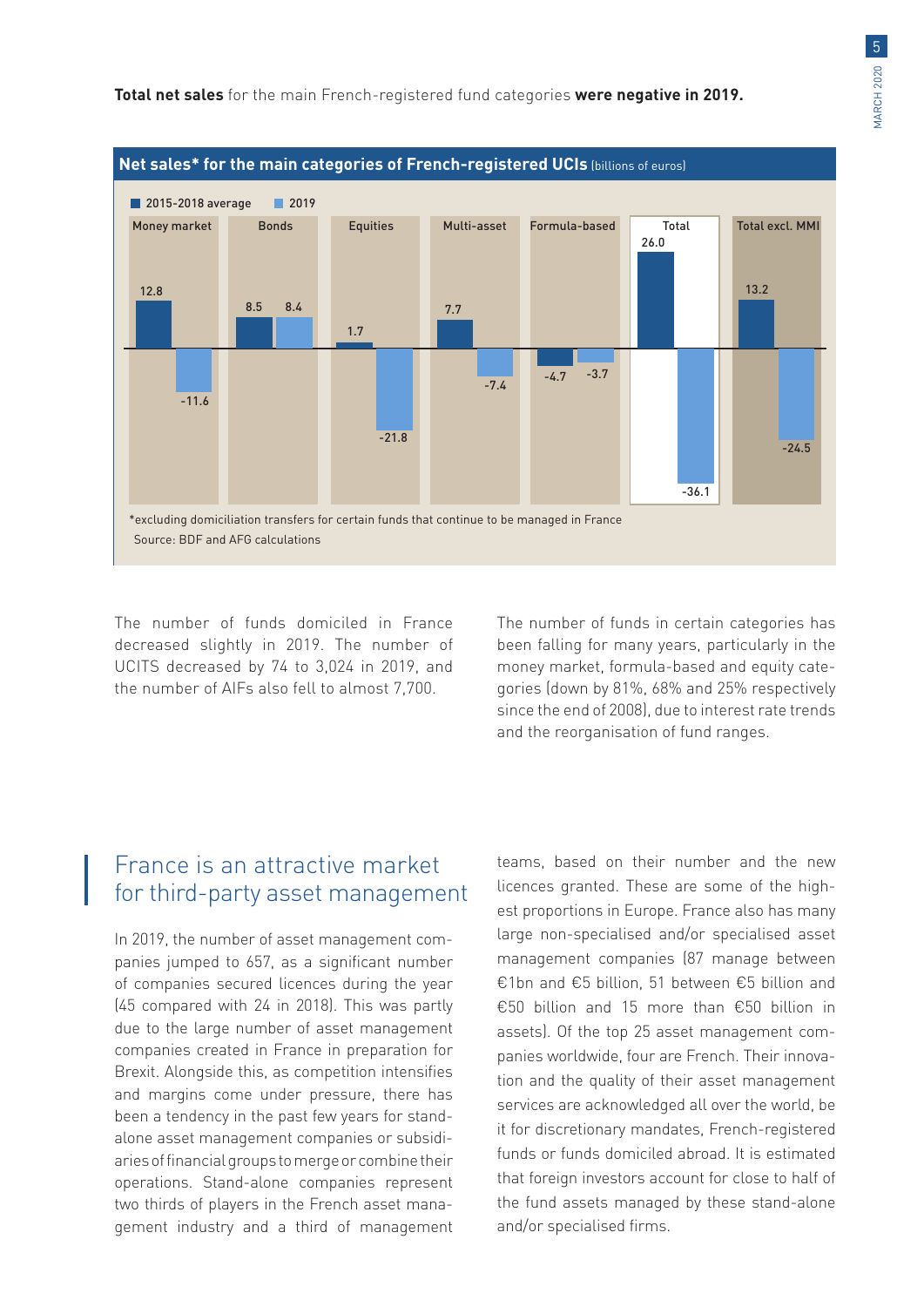#### **Number of asset management companies in France** (in units)



# France continues to be a leading asset management centre in Europe transferts de certains de certains qui restent géré de certains qui reste de certains qui reste

Assets managed through funds domiciled in Europe exceeded €17,700 billion at the end of 2019 (up by 16.8% year on year). These assets have more than doubled since the low point recorded in 2011. A separate analysis of investment funds by legal structure shows that UCITS assets increased by 18.4% in 2019 to €10,990 billion (after falling by 4.6% in 2018) and AIF assets amounted to €6,744 billion at the end of 2019, marking a year-on-year increase of 14.8% (compared with an increase of 0.5% in 2018).



France is ranked second in a geographical breakdown of the countries in which fund assets are actually managed<sup>2</sup> with a market share of 18%, behind the United Kingdom (26%)

and ahead of Germany (15%). **If we include discretionary mandates, French asset managers are ranked first in continental Europe with a quarter of the market.**

2) Source: Asset Management in Europe, September 2019, EFAMA.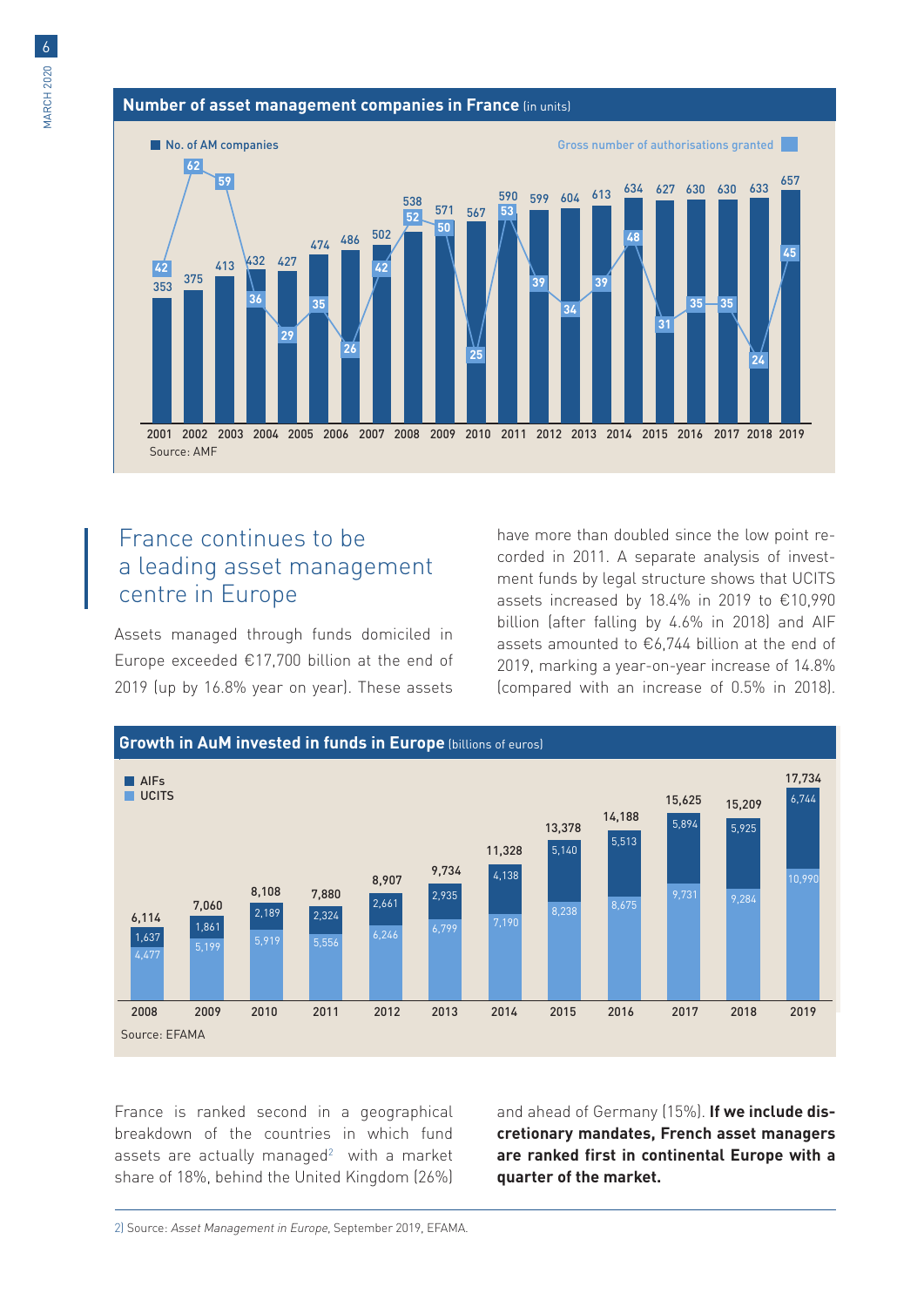

France holds a 16.8% market share in AIF domiciliation, putting it in second place in Europe behind Germany and ahead of the Netherlands. The top five countries account for 82% of the European market for AIFs. France is ranked fourth in terms of UCITS domiciliation

with a 7.5% market share, behind Luxembourg and Ireland – both offshore centres that are specifically geared towards fund domiciliation and administration – and the United Kingdom. Together, the top five countries represent 80% of the UCITS market in Europe.



Net inflows amounted to +€545 billion in 2019, compared with an annual average of +€598 billion for 2015-2018. In 2019, inflows into bond funds were well into positive territory at +€281

billion (compared with net outflows of -€40 billion in 2018). Equity funds ended the year with net outflows of -€30 billion, due to withdrawals made